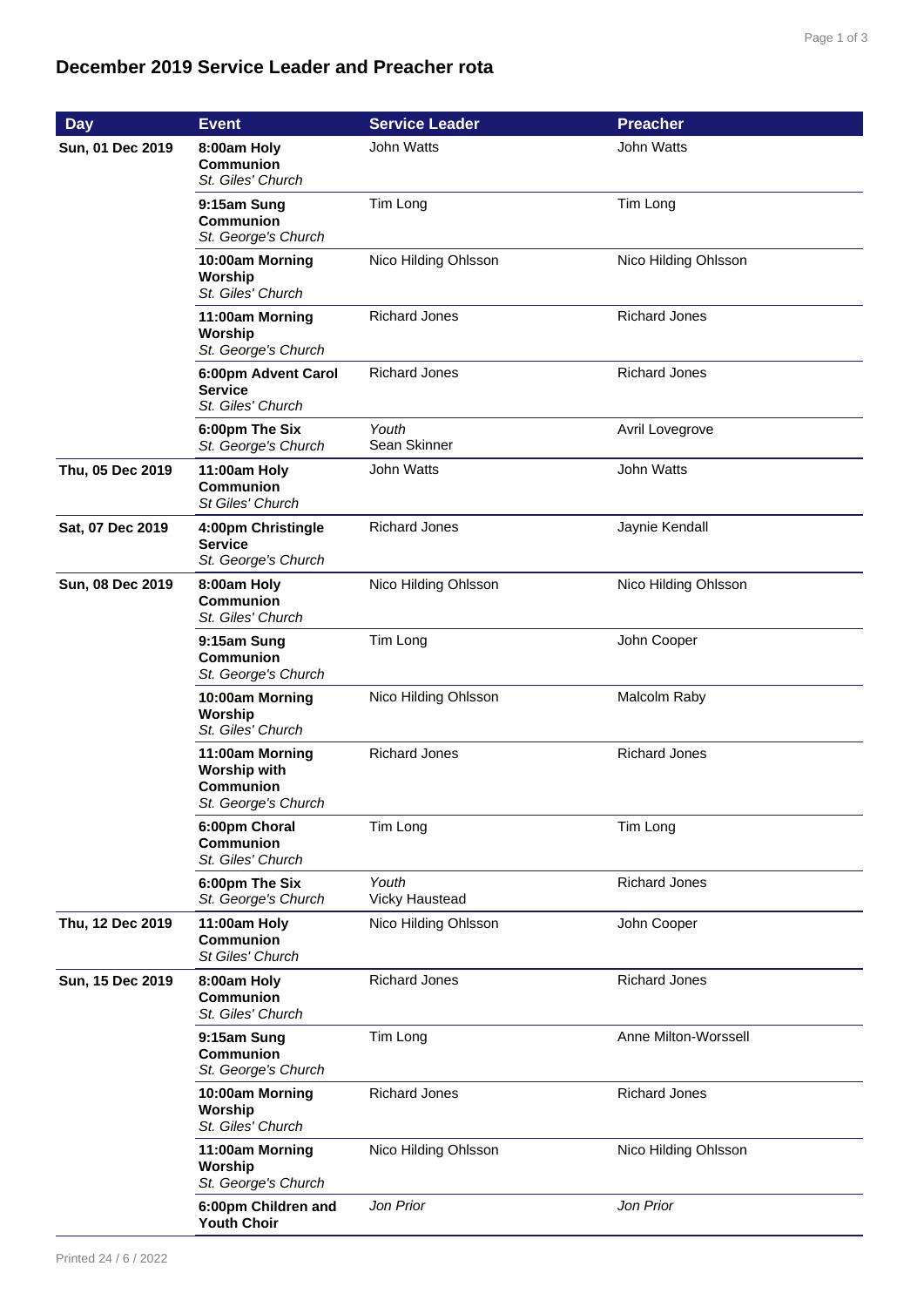| <b>Day</b>       | <b>Event</b>                                                                                   | <b>Service Leader</b>                                        | <b>Preacher</b>                                              |
|------------------|------------------------------------------------------------------------------------------------|--------------------------------------------------------------|--------------------------------------------------------------|
|                  | St. Giles' Church                                                                              |                                                              |                                                              |
|                  | 6:00pm The Six<br>St. George's Church                                                          | Student                                                      | Nico Hilding Ohlsson                                         |
| Thu, 19 Dec 2019 | 11:00am Holy<br><b>Communion and</b><br><b>Christmas Service</b><br>St Giles' Church           | <b>Richard Jones</b>                                         | <b>Richard Jones</b>                                         |
| Sun, 22 Dec 2019 | 8:00am Holy<br><b>Communion</b><br>St. Giles' Church                                           | <b>John Watts</b>                                            | <b>John Watts</b>                                            |
|                  | 9:15am Sung<br><b>Communion</b><br>St. George's Church                                         | <b>Richard Jones</b>                                         | Tim Long                                                     |
|                  | 10:00am Nativity Family<br><b>Service</b><br>St. Giles' Church                                 | Nico Hilding Ohlsson                                         | Nico Hilding Ohlsson                                         |
|                  | 11:00am All-age<br><b>Christmas Celebration</b><br>St. George's Church                         | <b>Richard Jones</b><br>Jaynie Kendall<br>Leah Perona-Wright | <b>Richard Jones</b><br>Jaynie Kendall<br>Leah Perona-Wright |
|                  | 6:00pm 9 Lessons and<br>Carols<br>St. Giles' Church                                            | <b>Richard Jones</b>                                         | <b>Richard Jones</b>                                         |
|                  | 6:00pm The Six<br>St. George's Church                                                          | <b>Student</b>                                               | <b>Student</b>                                               |
| Tue, 24 Dec 2019 | 2:00pm Carols and<br><b>Mince Pies with</b><br><b>Children's Carols</b><br>St. George's Church | Jaynie Kendall<br>Leah Perona-Wright                         | Jaynie Kendall<br>Leah Perona-Wright                         |
|                  | 4:00pm Carols and<br><b>Mince Pies with</b><br><b>Children's Carols</b><br>St. George's Church | Jaynie Kendall<br>Leah Perona-Wright                         | Jaynie Kendall<br>Leah Perona-Wright                         |
|                  | 4:00pm Carols and<br><b>Mince Pies</b><br>St. Giles' Church                                    | <b>Richard Jones</b>                                         | <b>Richard Jones</b>                                         |
|                  | 6:00pm Carols and<br><b>Mince Pies Service</b><br>St. George's Church                          | Nico Hilding Ohlsson                                         | Nico Hilding Ohlsson                                         |
|                  | 11:00pm Contemporary<br><b>Midnight Communion</b><br>St. George's Church                       | Nico Hilding Ohlsson                                         | Nico Hilding Ohlsson                                         |
|                  | 11:30pm Traditional<br><b>Midnight Communion by</b><br>Candlelight<br>St. Giles' Church        | <b>Richard Jones</b>                                         | <b>Richard Jones</b>                                         |
| Wed, 25 Dec 2019 | 8:00am Holy<br><b>Communion</b><br>St. Giles' Church                                           | John Watts                                                   | John Watts                                                   |
|                  | 9:15am Sung<br><b>Communion</b><br>St. George's Church                                         | Tim Long                                                     | Tim Long                                                     |
|                  | 10:00am All age service<br>with Communion<br>St. Giles' Church                                 | Nico Hilding Ohlsson                                         | Nico Hilding Ohlsson                                         |
|                  | 11:00am All age service<br>with Communion<br>St. George's Church                               | <b>Richard Jones</b>                                         | <b>Richard Jones</b>                                         |
| Sun, 29 Dec 2019 | 10:30am Traditional<br><b>Sung Communion</b><br>St. Giles' Church                              | Nico Hilding Ohlsson                                         | Anthony Metcalfe                                             |
|                  | 10:30am Contemporary                                                                           | <b>Richard Jones</b>                                         | Joanna Jones                                                 |